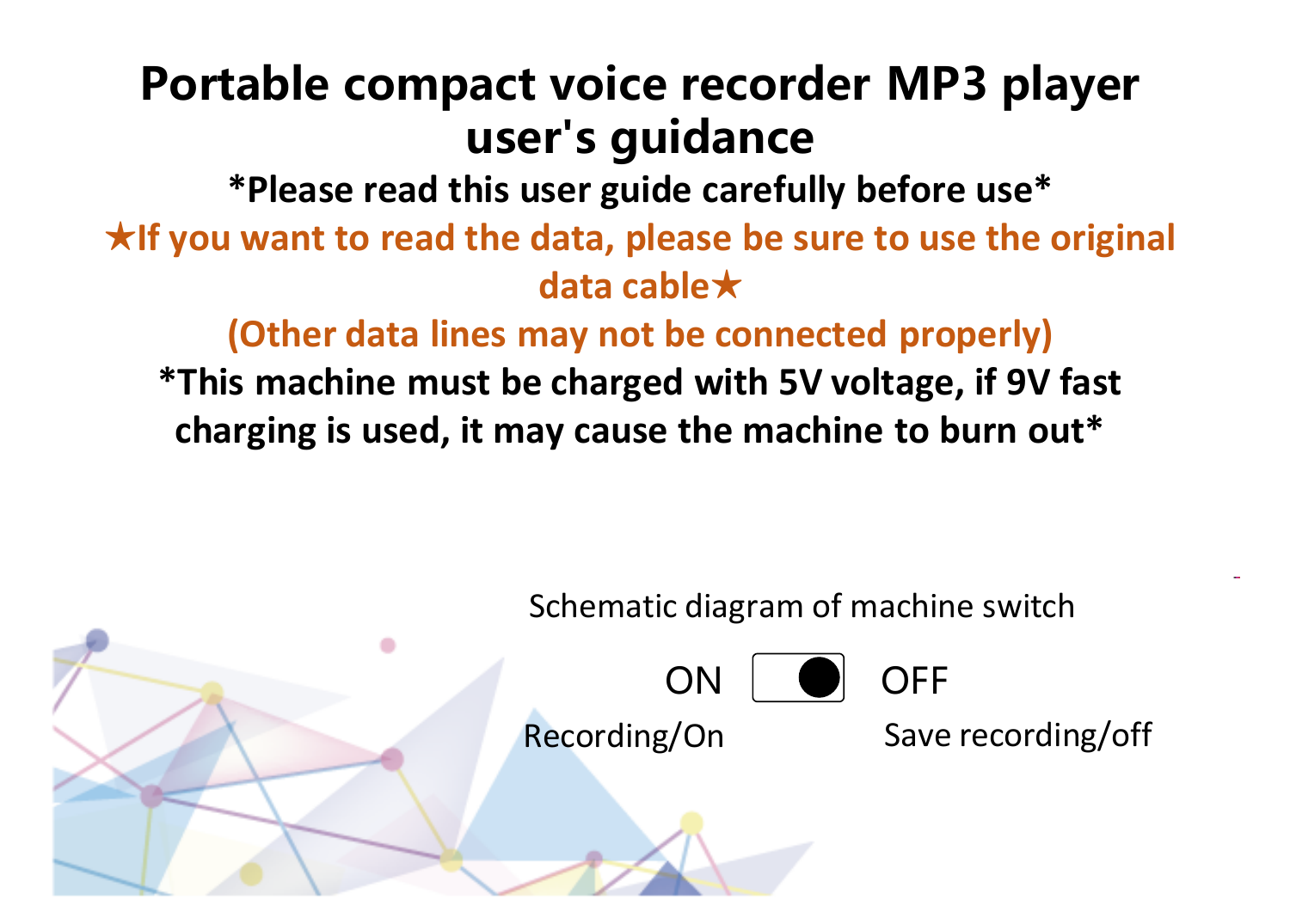#### **Recording**

Recording: Without plugging in headphones, push the switch to the ON position to enter the recording state; Save: Push the switch to the OFF position to save the recording file and power off.

Check the recording status: When in the recording status, long press the "+" or "-" key and hold them, then the light flashes a few times to prove that the recorder is working. Note: During the recording process, do not connect to the computer, otherwise the recording file will be lost by mistake.

#### **Play**

# **Music/recording playback**

Plug in the earphones and push the switch to the ON position to enter the music playback state. Short press the "-" key to switch between music and recording playback; meanwhile, press the "+" and "-" keys to pause playback (flashing red and blue light), and press the "+" key or "-" key lightly to exit the pause.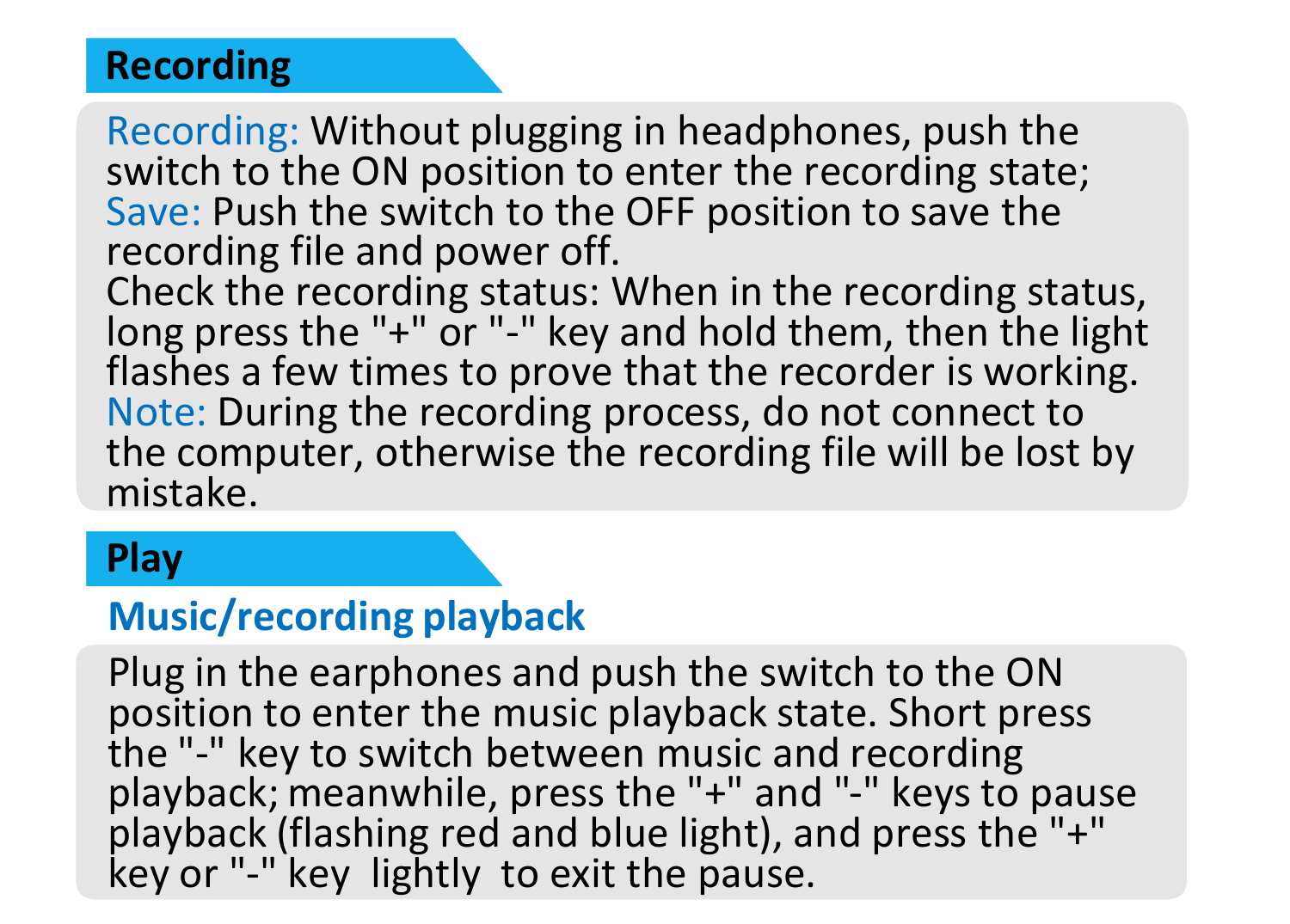### **Volume adjustment/track switching**

During the playback state, long press the "+" key or "-" key to increase or decrease the volume. During the playback state, press the "+" key to switch to the next song.

#### **Time function (optional)**

Change the system time and connect the machine to the computer. Enter the disk, you can see a folder named <recorder time synchronization tool>, copy this folder to the desktop, open the folder, double-click <recorder time synchronization tool>, it will appear as shown in the figure, confirm whether the computer time To be accurate, click <SetTime>, as shown in the figure appears, indicating that the time synchronization is successful.



To format the machine,Please backup this folder,Prevent loss.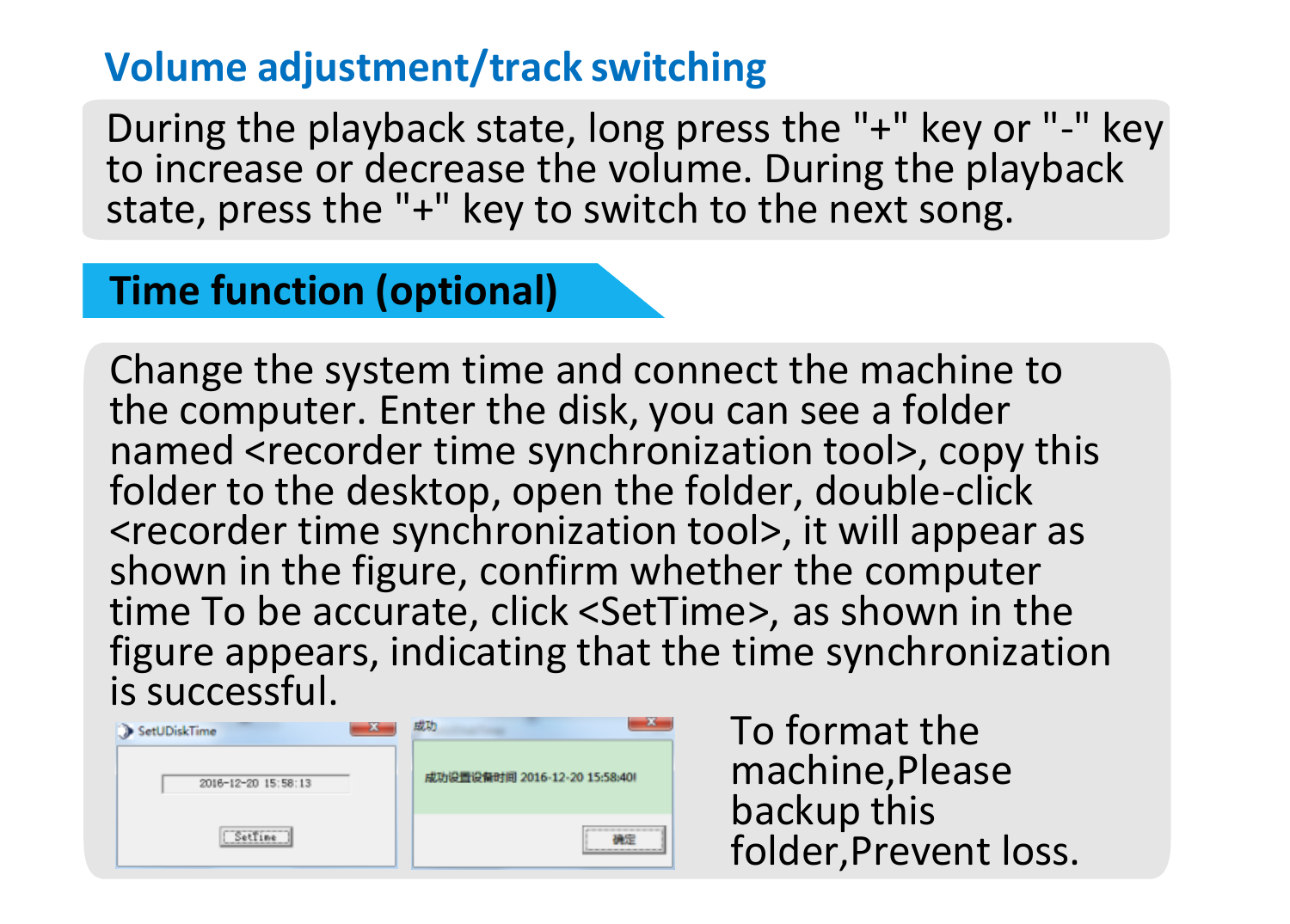### **Expand function**

### **Delete Files**

During the playback state, press the "+" and "-" keys at the same time to enter the pause state (the light flashes red and blue), and long press the "+" or "-" key to delete the currently playing file (flashes blue light quickly), Press the "+" and "-" keys at the same time to delete all files (flashing red light quickly).Note: Play recording status means delete all recordings, and play music status means delete all music.

# **Fast forward and rewind**

Plug in the earphones, push the recorder to the ON position first, press and hold the "-" button, and release it when you hear the sound. At this time, long press the "+" button to fast forward, and long press the "-" button to rewind.

Note: If you need to use it, you need to set it every time when you power on.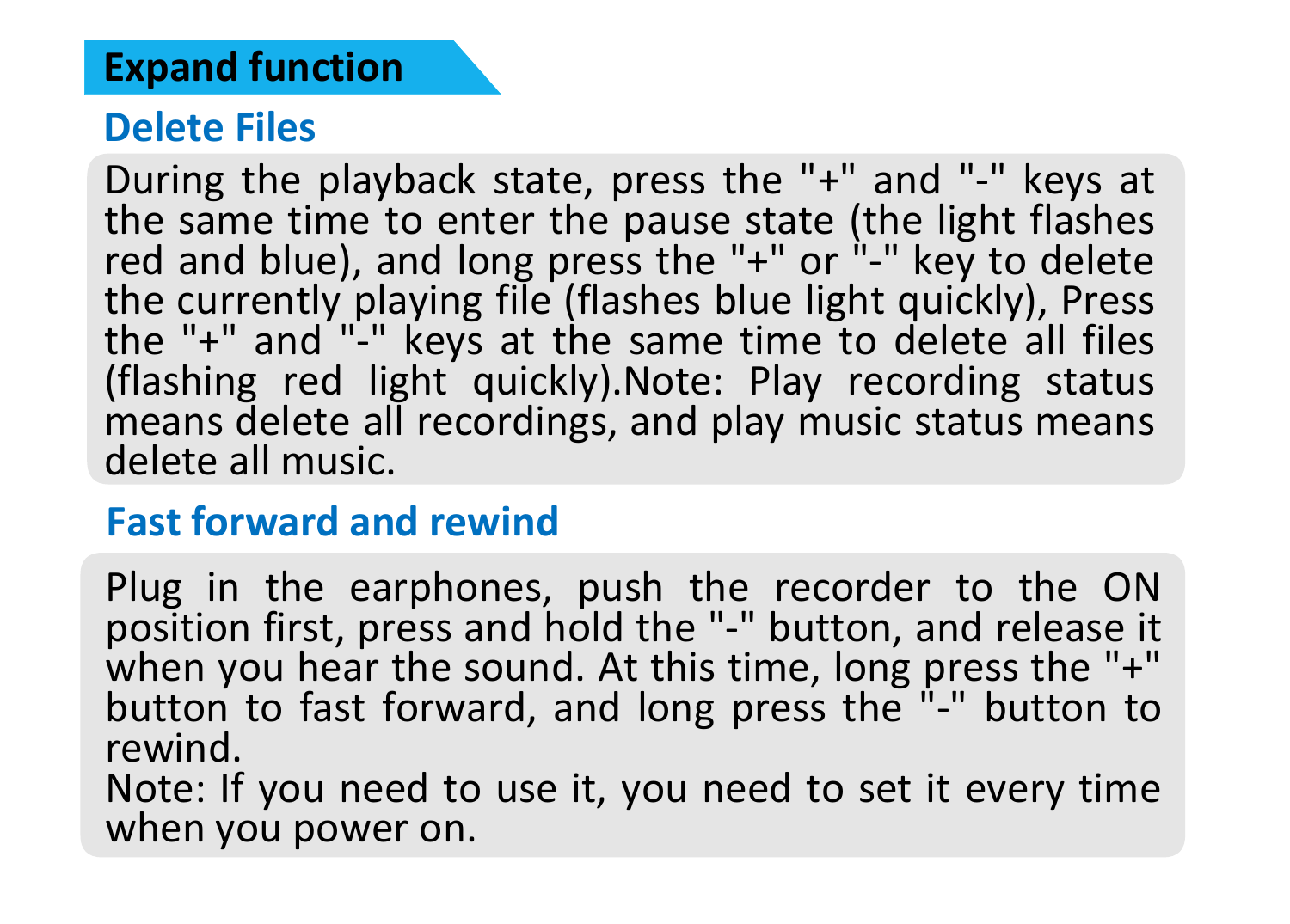# **Voice activated recording**

Without plugging in the earphones, push the switch to the ON position. After the red light is on, press and hold the "-" key. After flashes the blue light several times quickly, release your hand to turn on the voice-activated recording. Push it to the OFF position to save the recording file and power off.Note: If you need to use it, you need to set it every time when you power on.

# **Recording while charging**

Connect the computer or charger, when the red light flashes or the blue light is on, push the switch to the ON position, press and hold the "+" key or "-" key (releasing your hand after 5 seconds), the red light flashes off, and then enters the status charging While recording, push to the OFF position to save the recording file and power off.

# **Listen while recording/hearing aid function**

Without plugging in the earphones, push the switch key to the ON position. After the red light is on, press and hold th e "+" and "-" keys at the same time. After the light is off,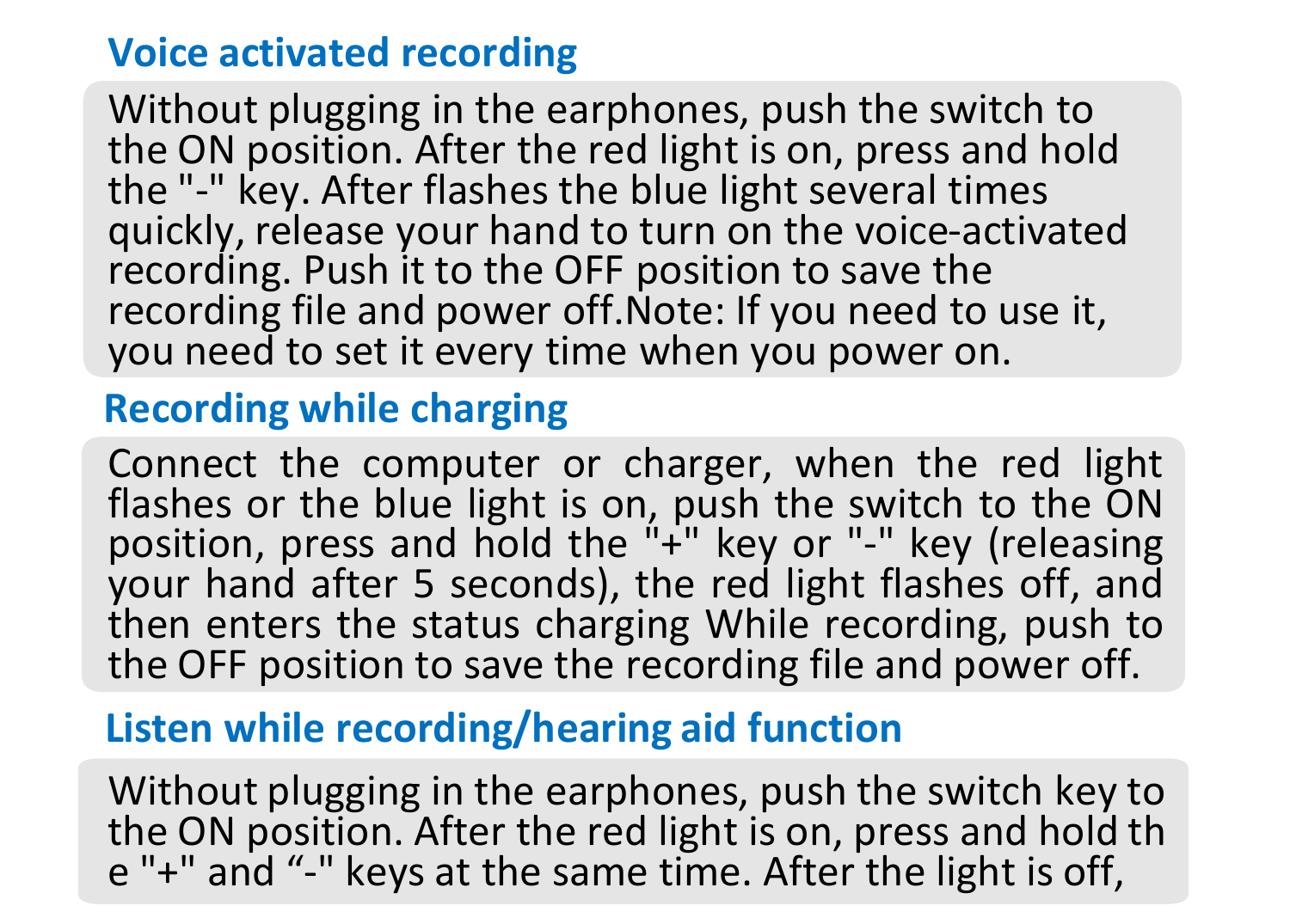release your hand, plug in the earphones and you can listen while recording. Push it to the OFF position. You can save the recording file and power off.

### **Function parameter**

| product type        | Mini voice recorder                                    | 4GB                   | Can save 48 hours<br>recording files  |
|---------------------|--------------------------------------------------------|-----------------------|---------------------------------------|
| Recording<br>method | Turn on - recording,<br>Turn off - save                | 8GB                   | Can save 96 hours<br>recording files  |
| battery             | Environmentally<br>friendly polymer<br>lithium battery | 16GB                  | Can save 192 hours<br>recording files |
| Charging time       | About 1 hour                                           | 32GB                  | Can save 384 hours<br>recording files |
| Recording<br>format | <b>WAV</b>                                             | Recording bit<br>rate | 192KBPS                               |
| Play format         | MP3/WMA/WAV                                            | <b>Sampling Rate</b>  | 48KHz                                 |

# **Machine charging**

1. Use the original data cable to connect the machine directly to the computer or charger for charging.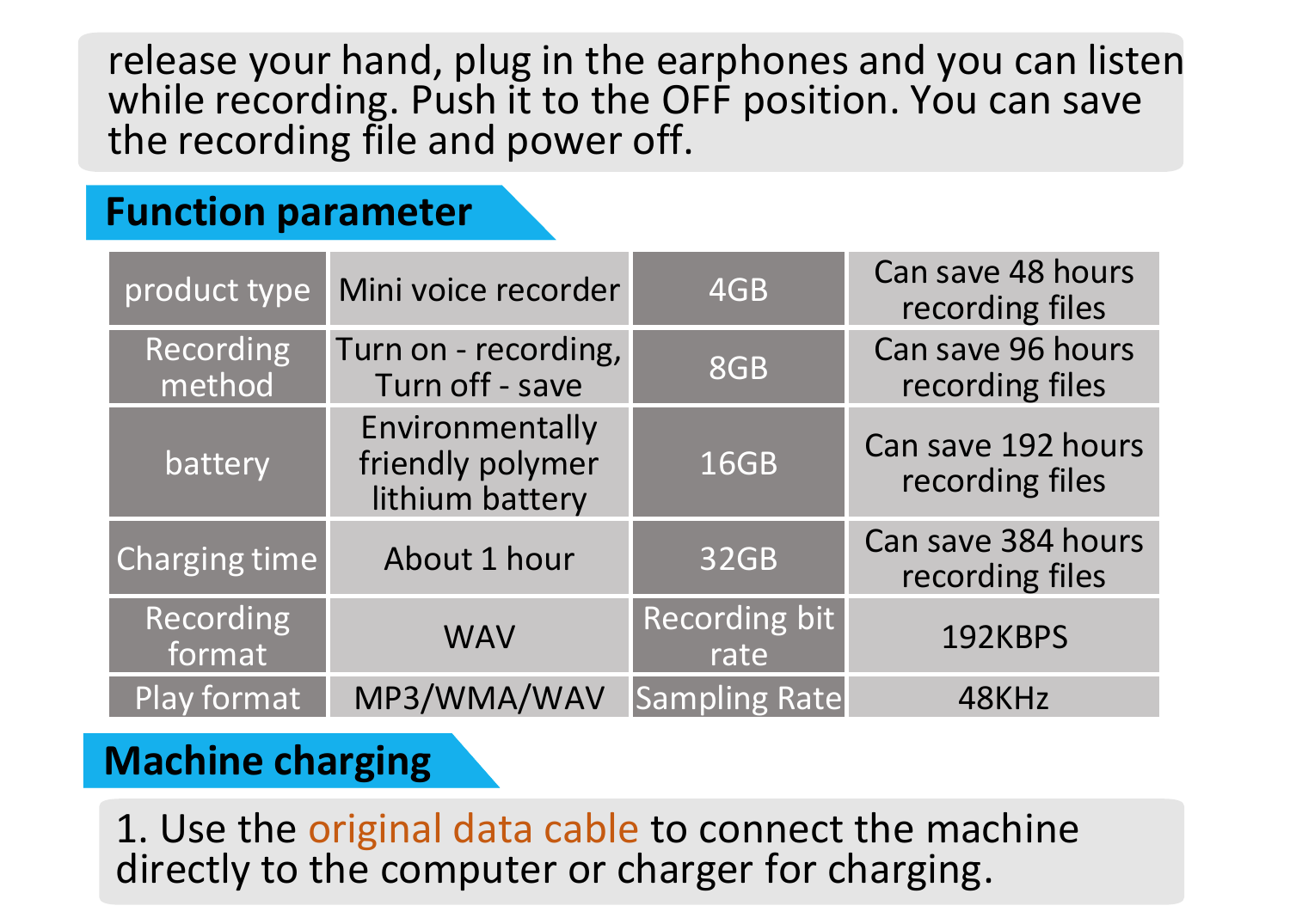It is recommended to connect the unit to the computer for charging.

2. Please use a power adapter with a charging **current of 1A or less** for charging, otherwise it may damage the machine or cause danger (this product does not have a standard power adapter).

3. During the charging state, the voice recorder flashes red light; Fully charged state, it will always blue light on.

#### **Notes:**

1. When charging or connecting to a computer, reset the switch first. When unplugging, wait for the light to turn off before using it.

2. After recording, regardless of whether the recorder is powered or not, you must put the switch to off position to save the recording file, otherwise the recording file will be lost.

**This machine comes with an intelligent reset system, please save the recording file before connecting to the computer. Since the recording effect and sound quality of this product are relatively clear and the parameters are relatively high, the recording file is relatively large, please extract it in time. The company is not responsible for the loss of data.**